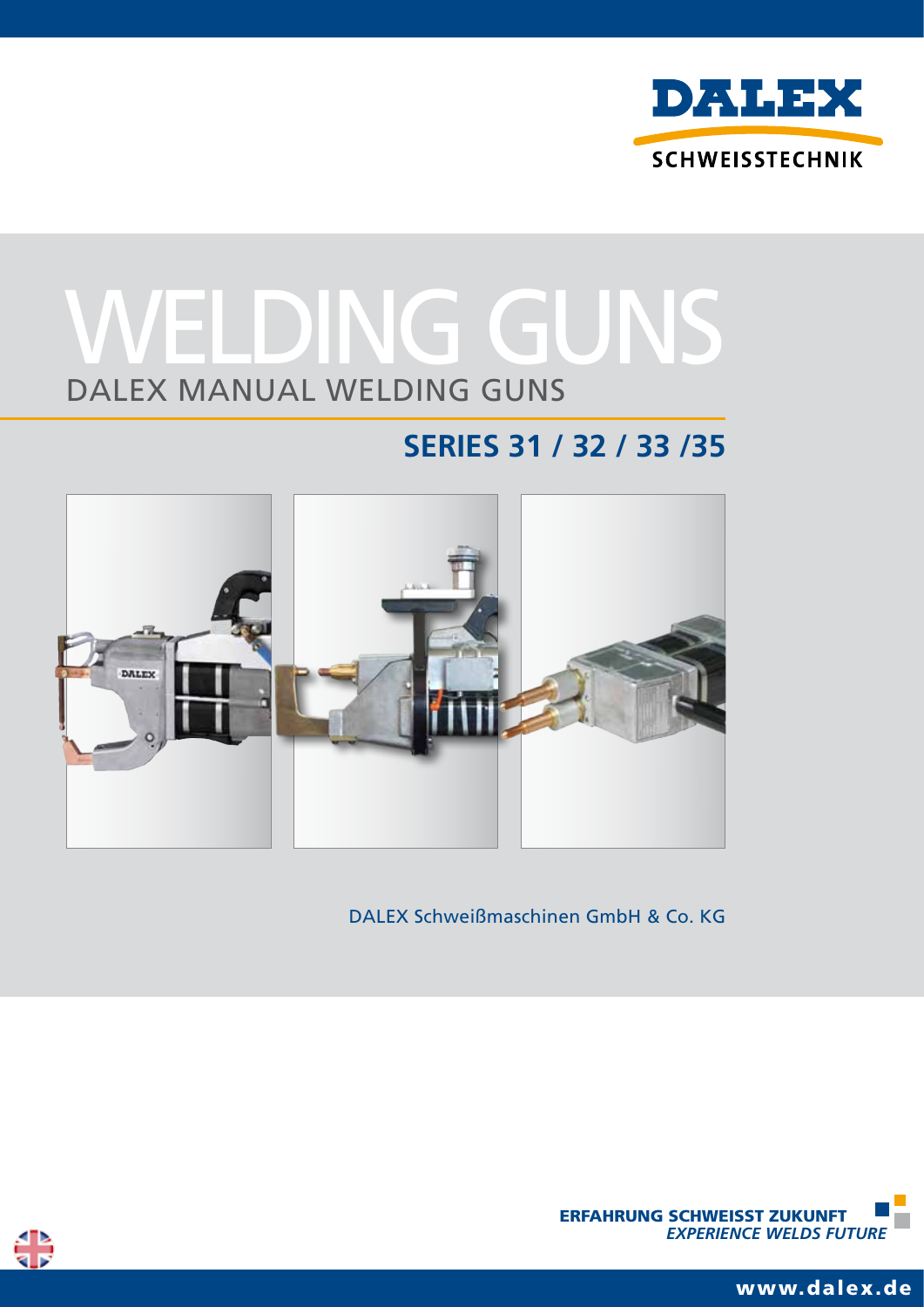

# DALEX SPOT WELDING GUNS

DALEX spot welding guns in 31, 32, 33 and 35 series put the full range of resistance welding performance capability in your hands. They are flexible and mobile products for use in both workshops and industrial series production.

High current & electrode force enable short welding times in order to maintain the quality and composition of the material and create first class welding results. They can also be used at medium frequency technology for very stable steel and aluminium.

Tailor-made to your requirements, DALEX delivers the lot, whether welding gun, control unit, hose-packet, cooling in whatever form, and spring balancer.

In addition, a wide selection of fittings & accessories- another year of designing flexible applications, sometimes completely new, sometimes built on old ideas adapted to new tasks!\*



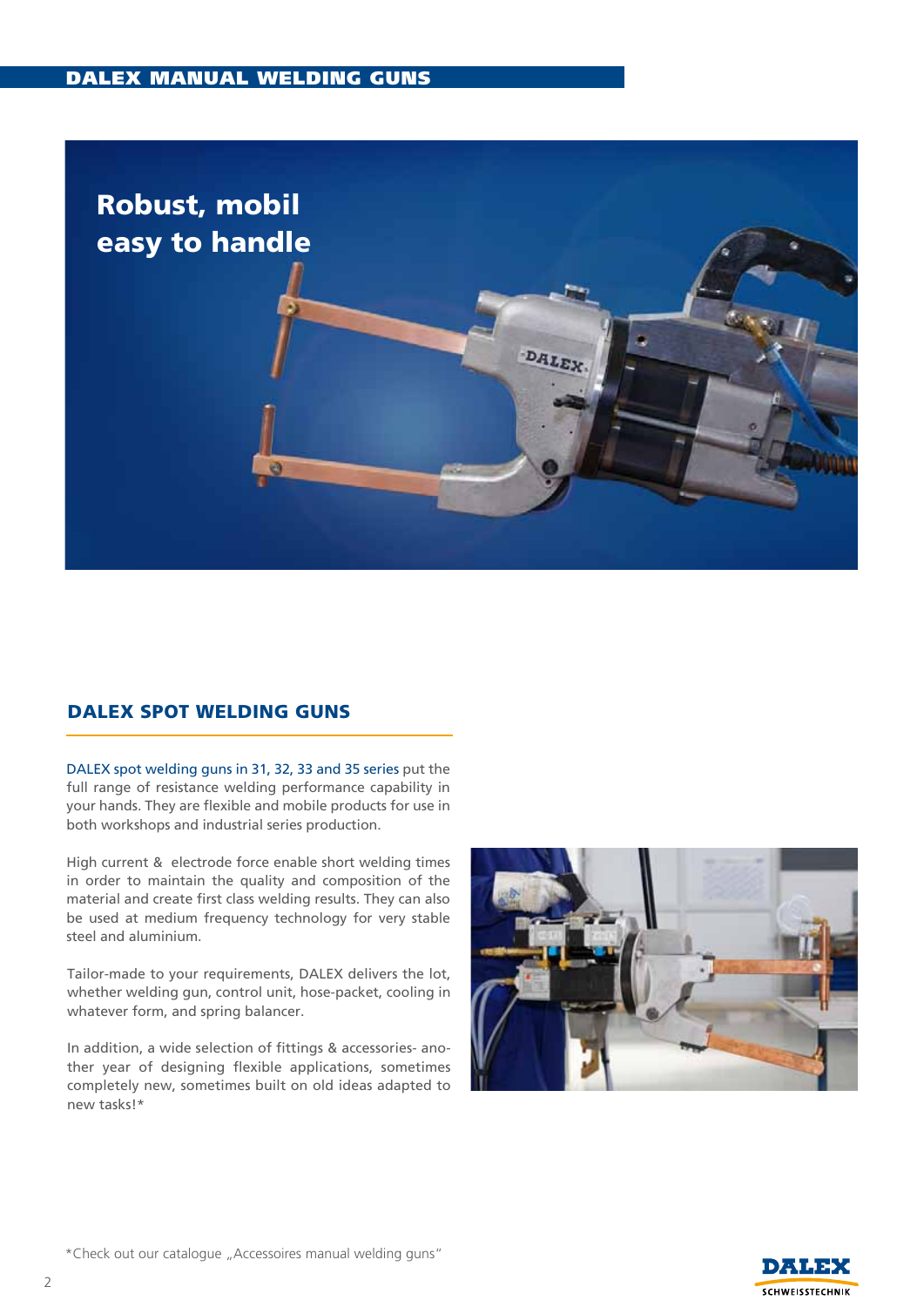# CONSTRUCTION OF A WELDING GUN



<sup>4</sup> Electrode force cylinder with double stroke 7 8 9 Cardan suspension, reliable, smooth-running Handgrip with operational elements for electrode force cylinder, for manuallay operated guns with Welding transformers cast under vacuum, starting with model A3119 water-cooled, insulation class "F" Intensive water cooling is required to achieve a high duty cycle (starting with model A3119) (separate recooling unit required) Connection cable and control cable, standard length 10 m (for model A3111 up to A3119 - 5 m) Moveable lower arm Practice-oriented throat gap can be extended (only by air-operated welding guns)

#### PERFORMANCE DATA (DEPENDING ON MODEL)

- RATED POWER (50 % DC) 2,4 6,3 kVA
- ELECTRODE FORCE 1,8 u- 7,3 kN (180 730 daN)
- THROAT GAP 120 170 mm (depending on model)
- FUSING 16 100 A
- SEC. SHORT CIRCUIT CURRENT 8,5 26,3 kA
- TYPE OF CURRENT Alternating Current (AC) and Medium Frequency (MF)
- MODELS OF CYLINDERS single and double stroke
- **CONSTRUCTION FORMS C and X**



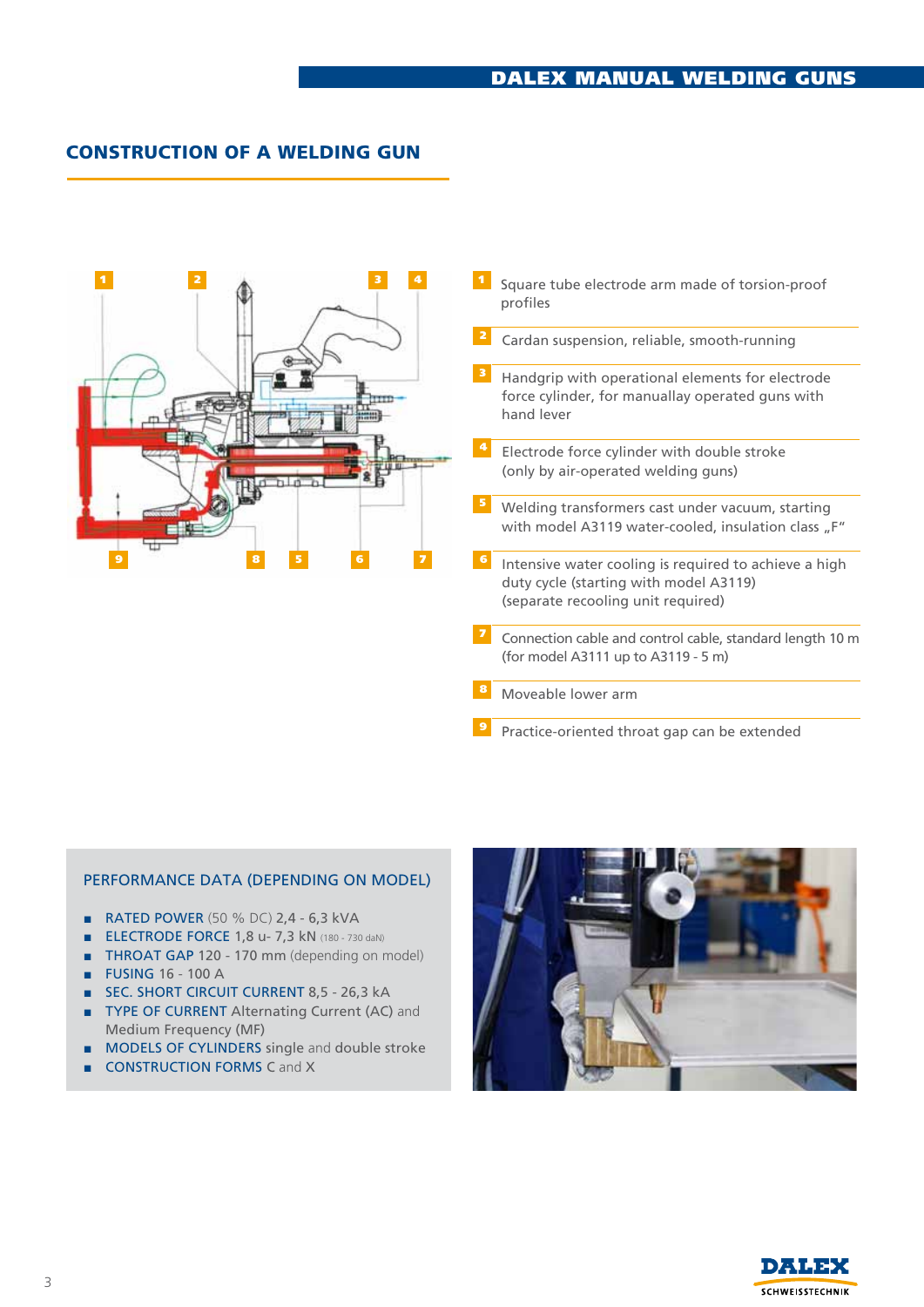# SPOT wELDING GUN A 3112



- manual operated
- air-cooled
- with double stroke mechanism and short-stroke detent short stroke 25 mm, total stroke 57 mm

#### EXAMPLES of uSE

- Automobile repair & bodywork business
- small repair jobs or outer surface damage eradication

| <b>TECHNICAL DATA</b>                                         |                                                      |
|---------------------------------------------------------------|------------------------------------------------------|
| rated power (50 % DC)                                         | 2,4 kVA                                              |
| throat gap                                                    | 120 mm                                               |
| electrode force<br>$(1 \text{ kN} = 100 \text{ d} \text{aN})$ | 1,8 kN                                               |
| sec. short-current circuit                                    | 8,5 kA                                               |
| fusing                                                        | 16A                                                  |
| welding power                                                 | max steel sheet $3 + 3$ mm<br>(at 120 mm arm length) |
| control unit                                                  | RS 15 Z 16 or Variospot 3.3                          |
| cooling system                                                | air-cooled                                           |
| weight                                                        | $10,5$ kg                                            |
| order-no.                                                     | A3112.11079.1                                        |

- manual operation
- with electrode force switch and secondary rectifier for current control
- torsion-resistant square tube electrode arms
- twisting & bending-resistant square tube electrode arms for optimum effect from high electrode force
- universal deployment- made possible through an extensive selection of fittings
- twisting-resistant 4-sided seating in gun body
- suspension bracket with suspension hooks or cardan suspension (on request)
- welding transformer in cast-resin composite construction
- consistent welding quality from selected composite design
- pressure-triggered current flow
- toggle-switching system for raising electrode force
- connecting cable with 5 m standard length and low connection values

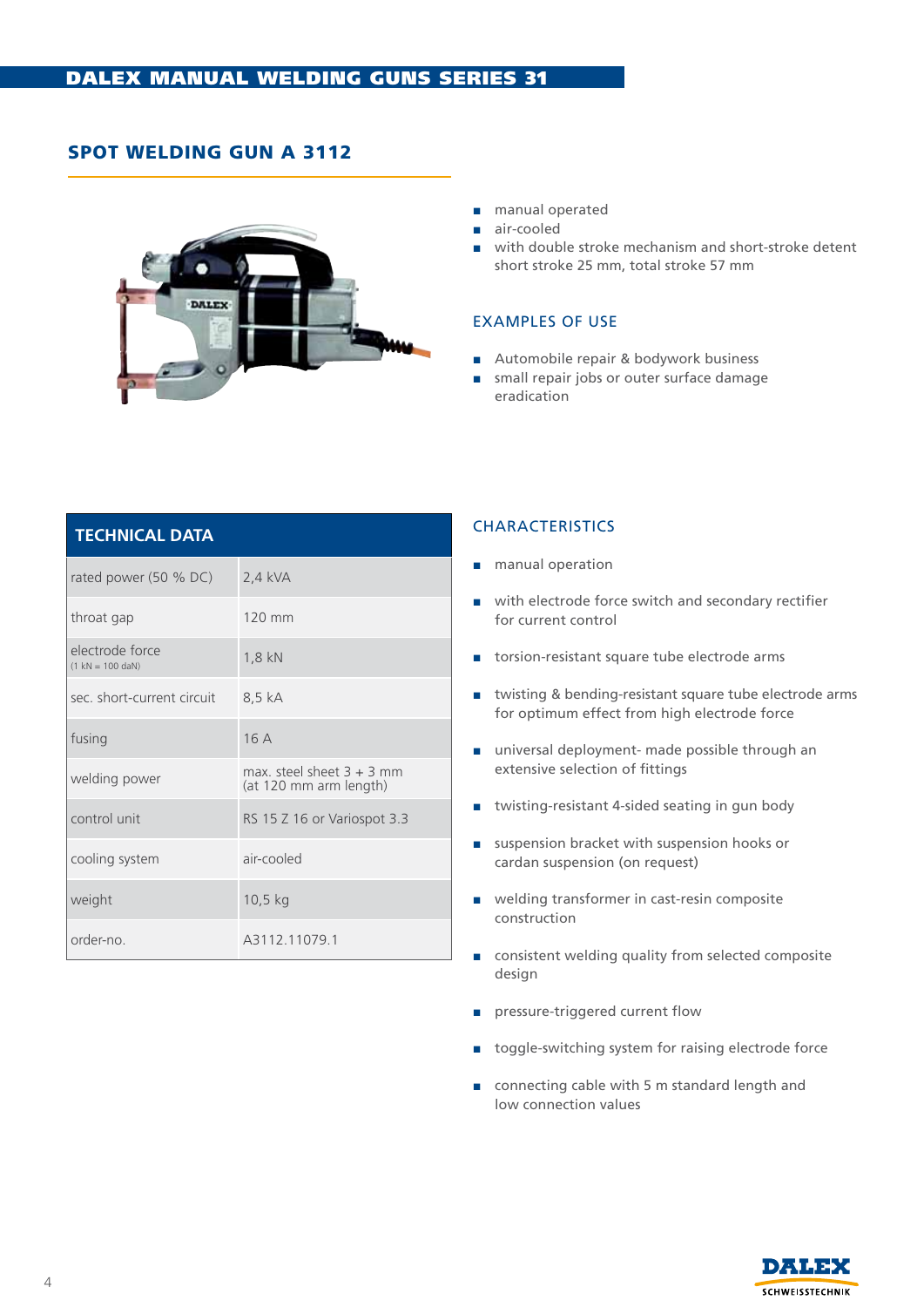# SPOT wELDING GUN A A 3119

**TECHNICAL DATA**



- manual operated
- water-cooled (separate recooling unit required)
- with double stroke mechanism and short-stroke detent short stroke 25 mm, total stroke 57 mm

#### EXAMPLES OF USE

- Automobile repair & bodywork business
- regular repair jobs as well as repairing chassis damage
- bespoke fabrication and ongoing repair jobs for all types of damage, including vehicle roofs

| I ELANILAL DAIA                                               |                                                      |
|---------------------------------------------------------------|------------------------------------------------------|
| rated power(50 % DC)                                          | 8,0 kVA                                              |
| throat gap                                                    | 120 mm                                               |
| electrode force<br>$(1 \text{ kN} = 100 \text{ d} \text{aN})$ | 1,8 kN                                               |
| sec. short-current circuit                                    | 9,5 kA                                               |
| fusing                                                        | 16A                                                  |
| welding power                                                 | steel sheet $3 + 3$ mm max<br>(at 120 mm arm length) |
| control unit                                                  | RS 15 Z 16 or Variospot 3.3                          |
| cooling system                                                | water recooling unit COOL 1                          |
| spring balancer                                               | $D$ 4/17                                             |
| weight                                                        | 12,2 kg                                              |
| order-no                                                      | A3119.15064.1                                        |

- manual operation
- with electrode force switch and secondary rectifier for current control
- torsion-resistant square tube electrode arms
- twisting & bending-resistant square tube electrode arms for optimum effect from high electrode force
- universal deployment- made possible through an extensive selection of fittings
- twisting-resistant 4-sided seating in gun body
- suspension bracket with suspension hooks or cardan suspension (on request)
- easy positioning of spot welding gun with cardan suspension (A 3119 K)
- welding transformer in cast-resin composite construction
- consistent welding quality from selected composite design
- pressure-triggered current flow
- toggle-switching system for raising electrode force
- connecting cable with 5 m standard length and low connection values

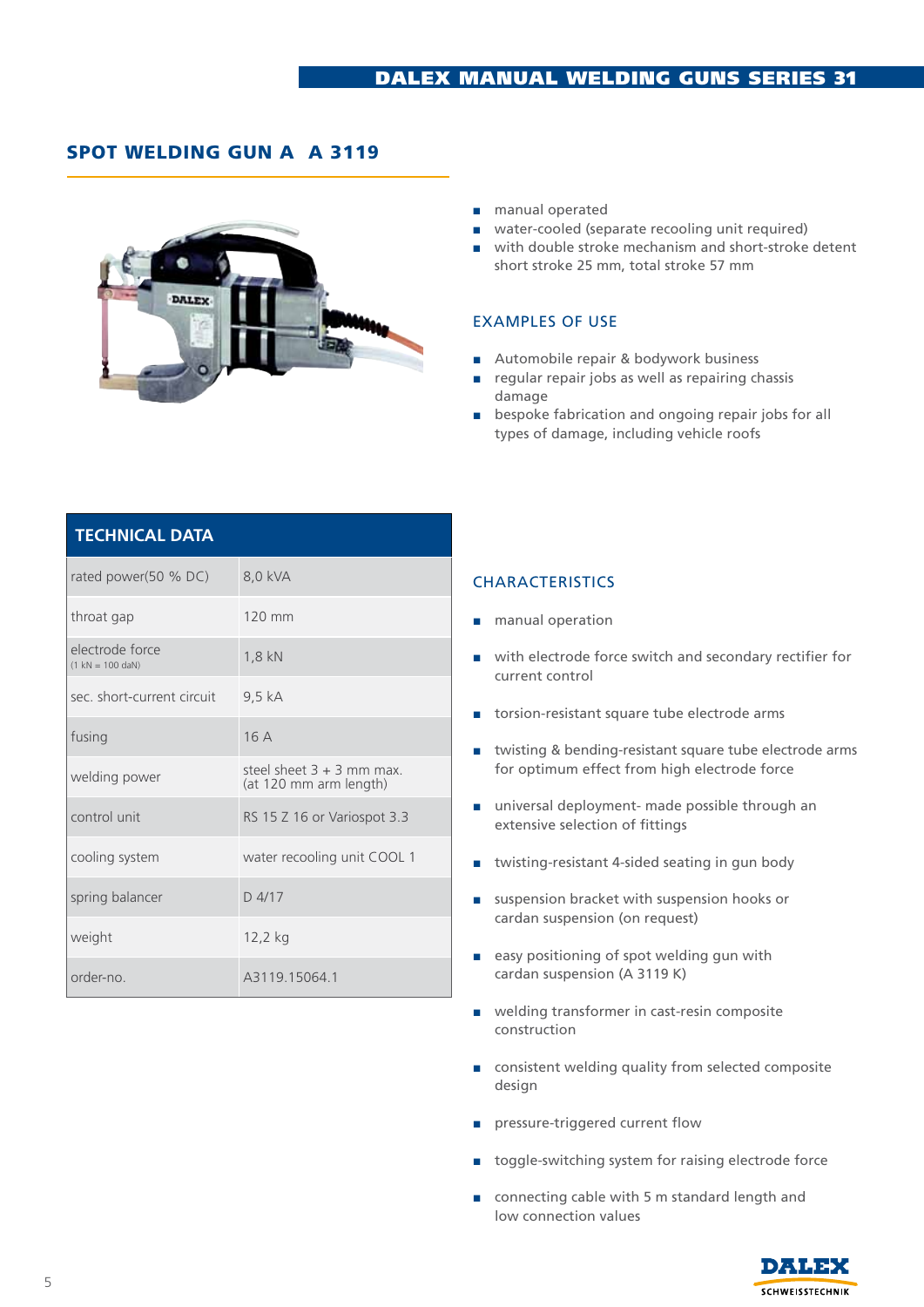# SPOT WELDING GUN A 3139 S3



- air operated
- water-cooled (separate recooling unit required)
- with double stroke mechanism total stroke 52 mm, working stroke 27 mm

#### EXAMPLES OF USE

- Automobile repair & bodywork business
- regular repair jobs as well as repairing chassis damage

| <b>TECHNICAL DATA</b>                                 |                                                       |
|-------------------------------------------------------|-------------------------------------------------------|
| rated power (50 % DC)                                 | 8,0 kVA                                               |
| throat gap                                            | $120$ mm                                              |
| electrode force<br>$(1 \text{ kN} = 100 \text{ dan})$ | 3,0 kN                                                |
| sec. short-current circuit                            | 9.5 kA                                                |
| fusing                                                | 16A                                                   |
| welding power                                         | steel sheet $3 + 3$ mm max.<br>(at 120 mm arm length) |
| control unit                                          | RS 15 Z 16 oder Variospot 3.3                         |
| cooling system                                        | water recooling unit COOL 1                           |
| spring balancer (A 3139 S2) D 4/21 or D 5/30          |                                                       |
| weight                                                | 15,5 kg                                               |
| order-no                                              | A313953 15068 1<br>A3139S2.15067.1                    |

- torsion-resistant square tube electrode arms
- twisting & bending-resistant square tube electrode arms for optimum effect from high electrode force
- universal deployment- made possible through an extensive selection of fittings
- twisting-resistant 4-sided seating in gun body
- easy positioning of spot welding gun with cardan suspension (A 3139 S2)
- welding transformer in cast-resin composite construction
- consistent welding quality from selected composite design
- toggle-switching system for raising electrode force
- connecting cable with 10 m standard length and low connection values

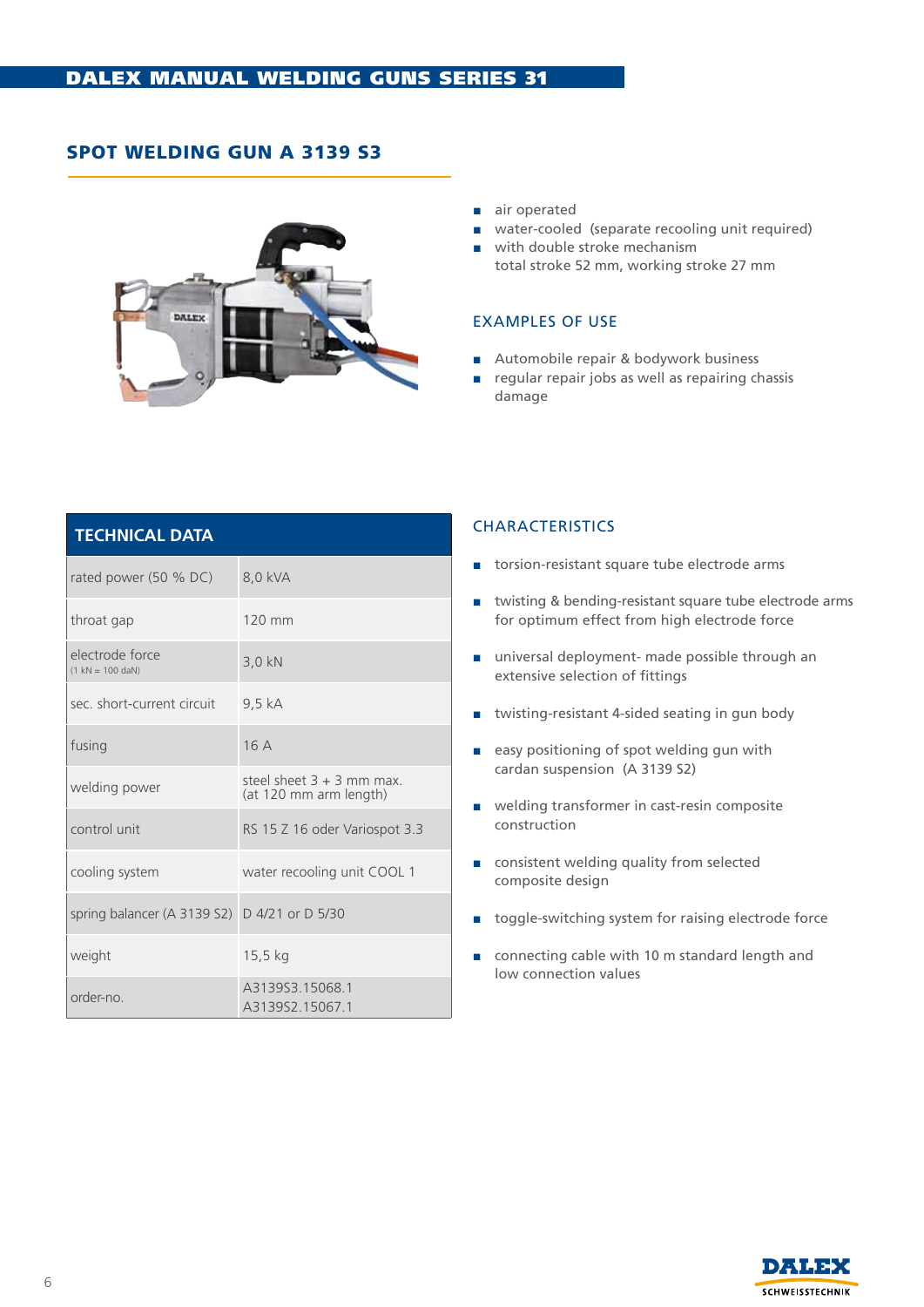# Twin Spotter 3151-3 / 3156-3



- manual operated
- model 3151-3 air cooled
- model 3156-3 water cooled (separate recooling unit required)
- electrode force is produced manually
- electrode holder are individually suspended

#### EXAMPLES OF USE

■ for spot welding joints with one-sided access

| <b>TECHNICAL DATA 3151-3</b>          |                        |
|---------------------------------------|------------------------|
| rated power $(50 % DC)$               | 3,4 kVA                |
| electrode gap                         | 38 mm                  |
| working stroke                        | 5 <sub>mm</sub>        |
| electrode force<br>$(1 kN = 100 dAN)$ | $0,2$ kN + 0,2 kN      |
| sec. short-current circuit            | 10,4 kA                |
| welding power                         | steel sheet $1 + 1$ mm |
| control unit                          | RS 15 Z 16             |
| cooling system                        | air-cooled             |
| weight                                | 11,6 kg                |
| order-no.                             | 3151_3.11098.1         |

| <b>TECHNICAL DATA 3156-3</b>                                 |                             |  |
|--------------------------------------------------------------|-----------------------------|--|
| rated power (50 % DC)                                        | 7,9 kVA                     |  |
| electrode gap                                                | 38 mm                       |  |
| working stroke                                               | $5 \, \text{mm}$            |  |
| electrode force<br>$(1 \text{ kN} = 100 \text{ d}a\text{N})$ | $0,2$ kN + 0,2 kN           |  |
| sec. short-current circuit                                   | 10,4 kA                     |  |
| welding power                                                | steel sheet $1 + 1$ mm      |  |
| control unit                                                 | RS 15 7 16                  |  |
| cooling system                                               | water recooling unit COOL 1 |  |
| weight                                                       | 12,6 kg                     |  |
| order-no.                                                    | 3156 3.11099.1              |  |

#### **METHODS**

- Double spot welding is an indirect welding process in which the current potentials are arranged next to each other
- pre-requisite for reproducible welding results are flat-lying sheets

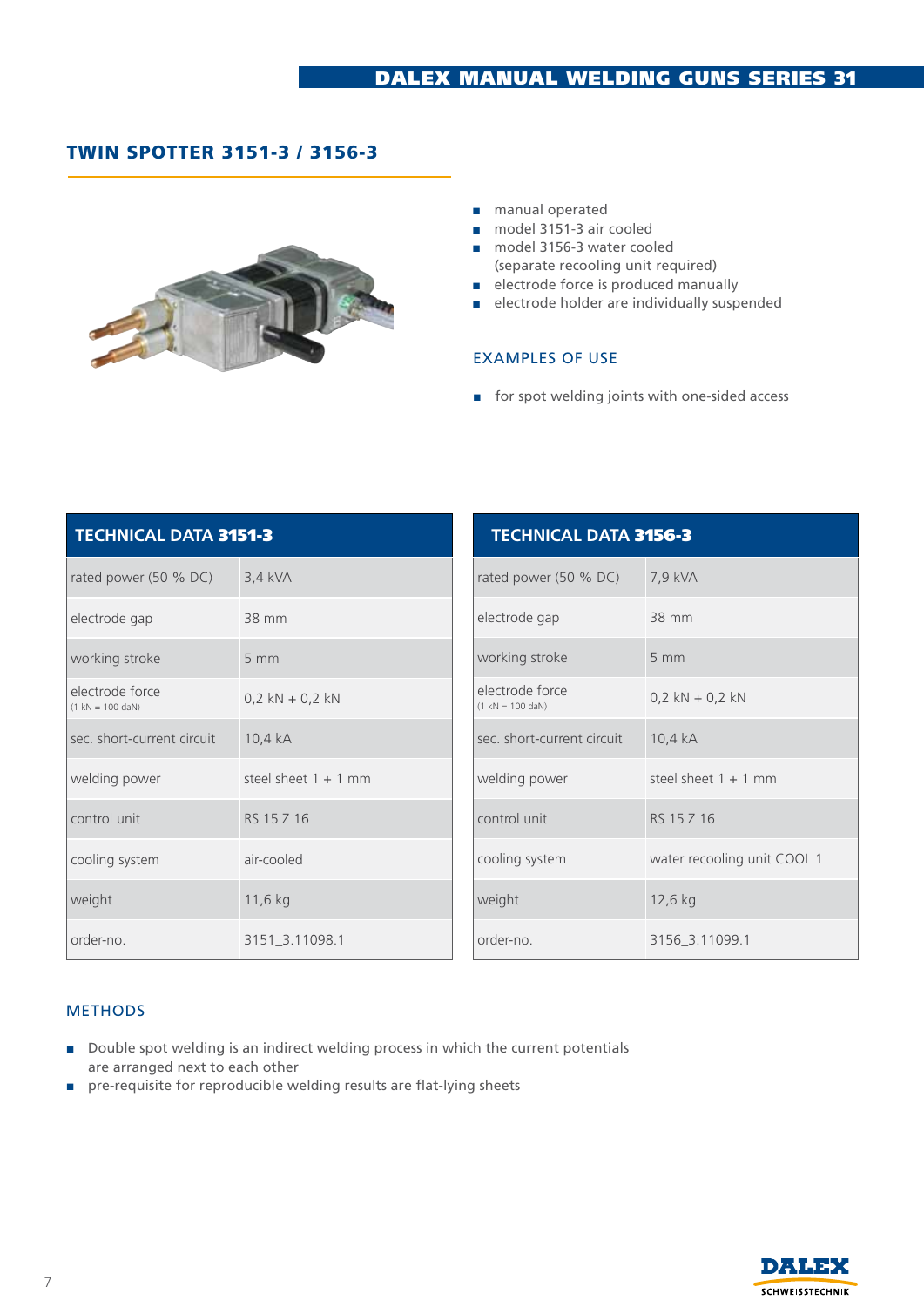# SPOT WELDING GUN 3228-4



- air operated
- water-cooled (separate recooling unit required)
- with double stroke cylinder total stroke 75 mm, pre-stroke 50 mm working stroke with stroke-adjustment 0 - 25 mm

#### EXAMPLES OF USE

- craft trade sector
- Industrial deployment purposes

| <b>TECHNICAL DATA</b>                                 |                                                                 |
|-------------------------------------------------------|-----------------------------------------------------------------|
| rated power (50 % DC)                                 | 16,0 kVA                                                        |
| throat gap /<br>enlarged throat gap                   | 130 mm /<br>230 mm                                              |
| electrode force<br>$(1 \text{ kN} = 100 \text{ dan})$ | 2,7 kN                                                          |
| sec. short-current circuit                            | 13,5 kA                                                         |
| fusing                                                | 25A                                                             |
| welding power                                         | steel sheet $3 + 3$ /max. $4 + 4$ mm<br>(at 170 mm arm length)  |
| control unit                                          | B200 add on control cabinet with<br>plug in control unit MPS 10 |
| cooling system                                        | water recooling unit COOL 1                                     |
| spring balancer                                       | $D$ 5/45                                                        |
| weight                                                | 39,5 kg                                                         |
| order-no                                              | 3228_4.11069.1                                                  |

- high spot sequencing via double stroke cylinder
- 5/2-way solenoid valve
- gun and electrode arms water cooled (separate recooling unit required)
- torsion-resistant square tube electrode arms
- twisting & bending-resistant square tube electrode arms for optimum effect from high electrode force
- twisting-resistant 4-sided seating in gun body
- intensively cooled welding transformer and secondary circuit (separate recooling unit required)
- closed cardan ring with safety suspension
- $\Box$  universal application made possible through fully comprehensive fittings assortment
- easy positioning of spot welding gun with cardan suspension
- welding transformer in cast-resin composite construction
- consistent welding quality from selected composite design
- toggle-switching system for raising electrode force
- connecting cable with 10 m standard length and low connection values

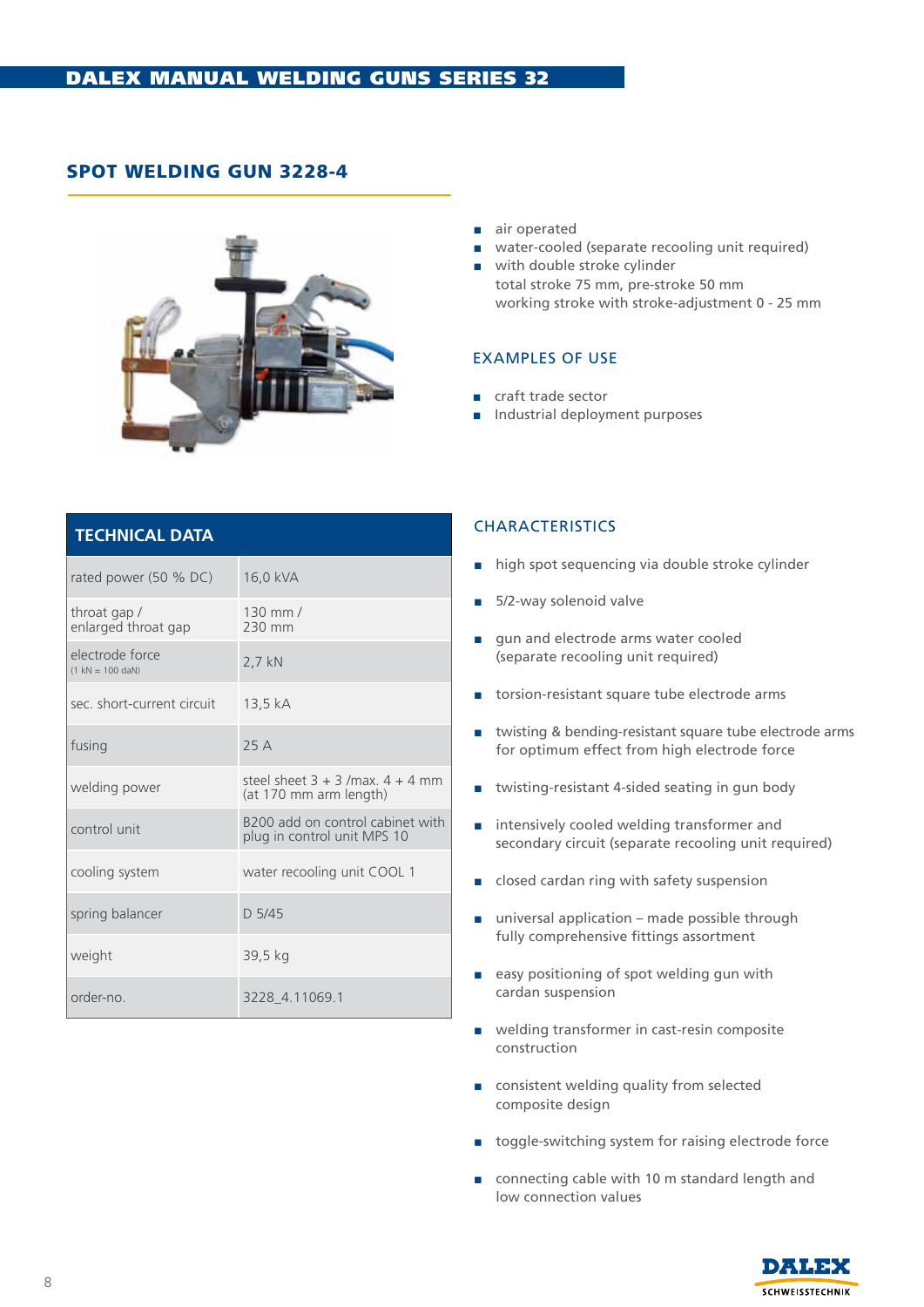# Spot welding Gun 3238-4



- air operated
- water-cooled (separate recooling unit required)
- with double stroke cylinder total stroke 75 mm, pre-stroke 50 mm working stroke with stroke-adjustment 0 - 25 mm

#### ExAMPLES OF USE

- craft trade sector
- Industrial deployment purposes

| <b>TECHNICAL DATA</b>                                 |                                                                |
|-------------------------------------------------------|----------------------------------------------------------------|
| rated power (50 % DC)                                 | 16,0 kVA                                                       |
| throat gap/<br>enlarged throat gap                    | $130$ mm $/$<br>230 mm                                         |
| electrode force<br>$(1 \text{ kN} = 100 \text{ dan})$ | 2,7 kN                                                         |
| sec. short-current circuit                            | 13,5 kA                                                        |
| fusing                                                | 25A                                                            |
| welding power                                         | steel sheet $3 + 3$ /max. $4 + 4$ mm<br>(at 170 mm arm length) |
| control unit                                          | RS 15 7 32                                                     |
| cooling system                                        | water recooling unit COOL 1                                    |
| spring balancer                                       | $D$ 5/45                                                       |
| Gewicht                                               | 38 kg                                                          |
| order-no                                              | 3238 4.11070.1                                                 |

- high spot sequencing via double stroke cylinder
- with manual control valve
- with electrode force switch
- gun and electrode arms water cooled (separate recooling unit required)
- torsion-resistant square tube electrode arms
- twisting & bending-resistant square tube electrode arms for optimum effect from high electrode force
- twisting-resistant 4-sided seating in gun body
- Intensively cooled welding transformer and secondary circuit (separate recooling unit required)
- closed cardan ring with safety suspension
- $\Box$  universal application made possible through fully comprehensive fittings assortment
- easy positioning of spot welding gun with cardan suspension
- welding transformer in cast-resin composite construction
- consistent welding quality from selected composite design
- toggle-switching system for raising electrode force
- connecting cable with 10 m standard length and low connection values

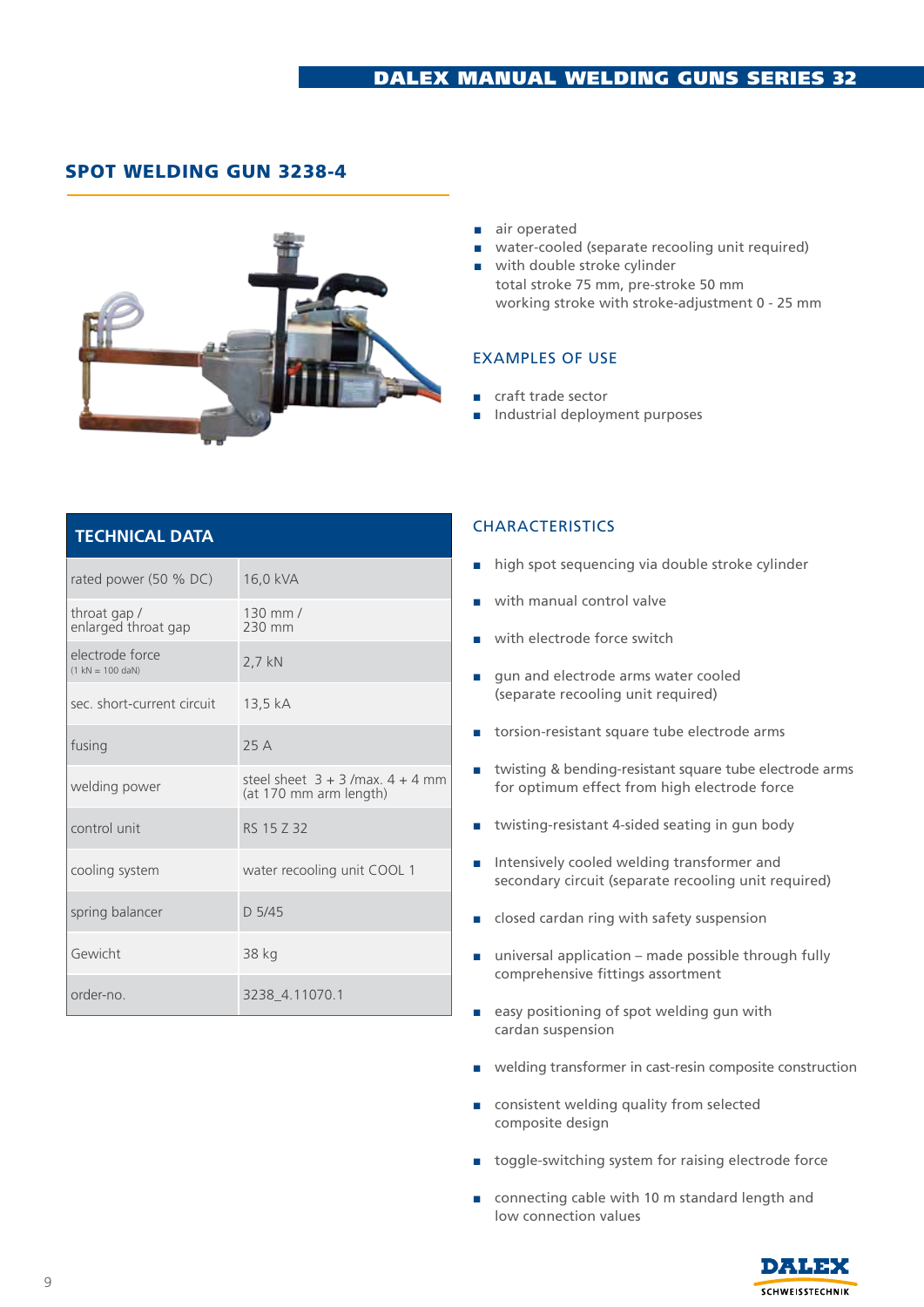# SPOT WELDING GUN 3328-6



- air operated
- water-cooled (separate recooling unit required)
- with double stroke cylinder total stroke 75 mm, pre-stroke 50 mm, working stroke with stroke-adjustment 0 - 18 mm
- available in medium frequency technology up to 90 kVA

#### EXAMPLES OF USE

■ for industrial series deployment

| <b>TECHNICAL DATA</b>                                        |                                                                       |
|--------------------------------------------------------------|-----------------------------------------------------------------------|
| rated power (50 % DC)                                        | 25 kVA                                                                |
| throat gap<br>enlarged throat gap                            | 118 mm<br>248 mm                                                      |
| electrode force<br>$(1 \text{ kN} = 100 \text{ d}a\text{N})$ | $6.0$ kN                                                              |
| sec. short-current circuit                                   | 22,5 kA                                                               |
| fusing                                                       | 63 A                                                                  |
| welding power                                                | steel sheet $4 + 4$ mm max.<br>(at 170 mm arm length)                 |
| control unit                                                 | B200 add on control cabinet with<br>plug in control unit MPS 10       |
| cooling system                                               | water recooling unit COOL 1                                           |
| spring balancer                                              | $D$ 5/60 (throat gap170 - 350 mm)<br>D 5/75 (throat gap 500 - 800 mm) |
| weight                                                       | 51, 5 kg                                                              |
| order-no                                                     | 3328_6.11106.1_1                                                      |

- stroke setting easily operated
- torsion-resistant square tube electrode arms with electron beam welded headpieces
- twisting & bending-resistant square tube electrode arms for optimum effect from high electrode force
- twisting-resistant 4-sided seating in gun body
- slider for larger horizontal positioning
- electro-pneumatic long stroke operation
- Intensively cooled welding transformer and secondary circuit (separate recooling unit required)
- universal application made possible through a cylinder with 6,0 kN electrode force
- closed cardan ring with safety suspension
- universal application made possible through fully comprehensive fittings assortment
- easy positioning of spot welding gun with cardan suspension
- welding transformer in cast-resin composite construction
- consistent welding quality from selected composite design
- toggle-switching system for raising electrode force
- connecting cable with 10 m standard length and low connection values

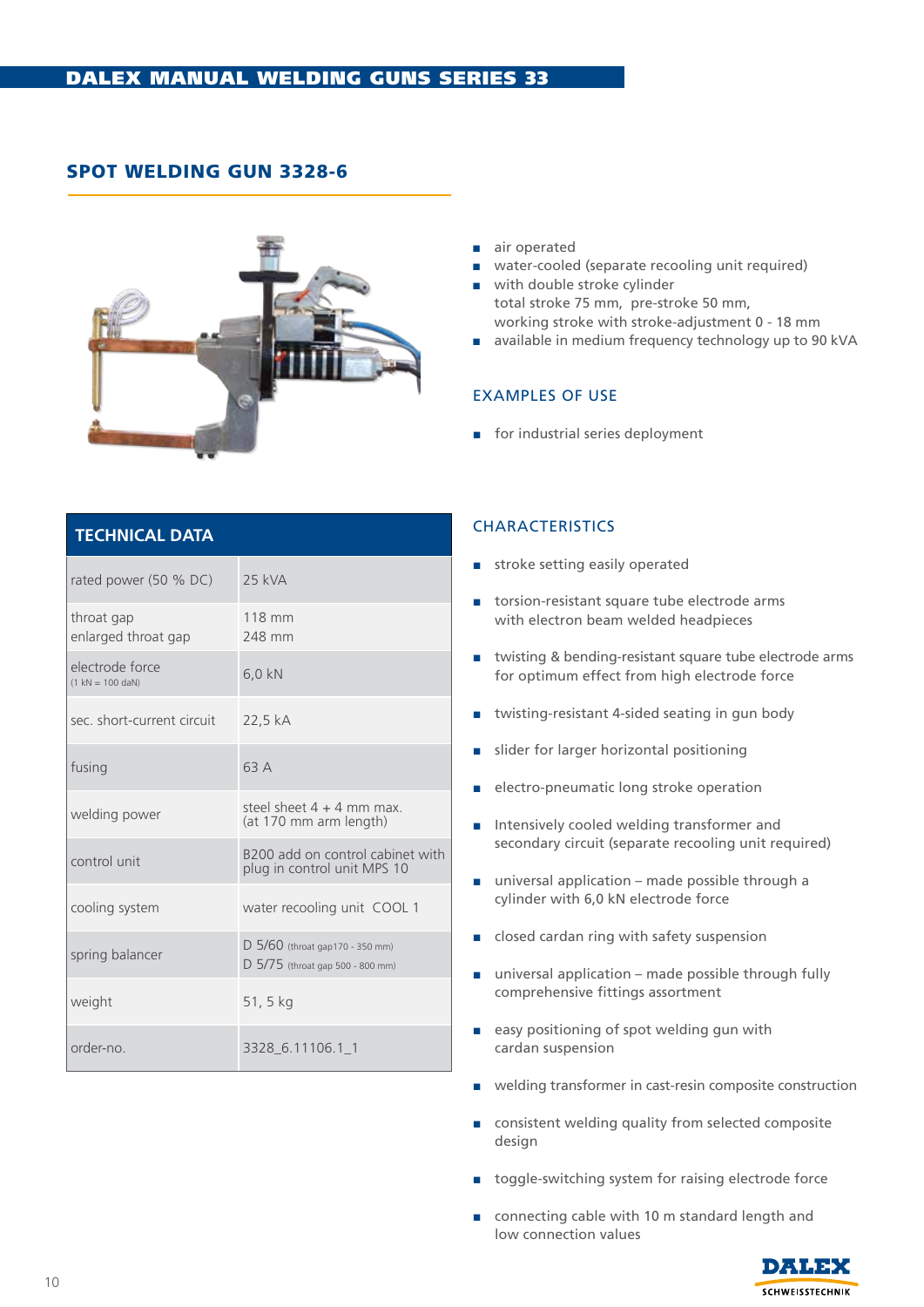# SPOT WELDING GUN 3329



- air operated
- water-cooled (separate recooling unit required)
- with double stroke cylinder total stroke 60 mm, pre-stroke 40 mm, working stroke with stroke-adjustment 0 - 20 mm
- available in medium frequency technology up to 90 kVA

#### EXAMPLES OF USE

■ for industrial series deployment

| <b>TECHNICAL DATA</b> |  |  |
|-----------------------|--|--|
|                       |  |  |

| rated power (50 % DC)                                        | 25 kVA                                                          |
|--------------------------------------------------------------|-----------------------------------------------------------------|
| throat gap<br>enlarged throat gap                            | 140 mm<br>230 mm                                                |
| electrode force<br>$(1 \text{ kN} = 100 \text{ d}a\text{N})$ | 4,4 kN                                                          |
| sec. short-current circuit                                   | 17kA                                                            |
| fusing                                                       | 50 A                                                            |
| welding power                                                | steel sheet $3 + 3$ /max. $4 + 4$ mm<br>(at 170 mm arm length)  |
| control unit                                                 | B200 add on control cabinet with<br>plug in control unit MPS 10 |
| cooling system                                               | water recooling unit COOL 1                                     |
| spring balancer                                              | D 5/60                                                          |
| weight                                                       | 46,5 kg                                                         |
| order-no.                                                    | 3329.16474.1                                                    |

- torsion-resistant square tube electrode arms
- twisting & bending-resistant square tube electrode arms for optimum effect from high electrode force
- twisting-resistant 4-sided seating in gun body
- intensively cooled welding transformer and secondary circuit (separate recooling unit required)
- closed cardan ring with safety suspension
- universal application made possible through fully comprehensive fittings assortment
- easy positioning of spot welding gun with cardan suspension
- welding transformer in cast-resin composite construction
- consistent welding quality from selected composite design
- toggle-switching system for raising electrode force
- connecting cable with 10 m standard length and low connection values

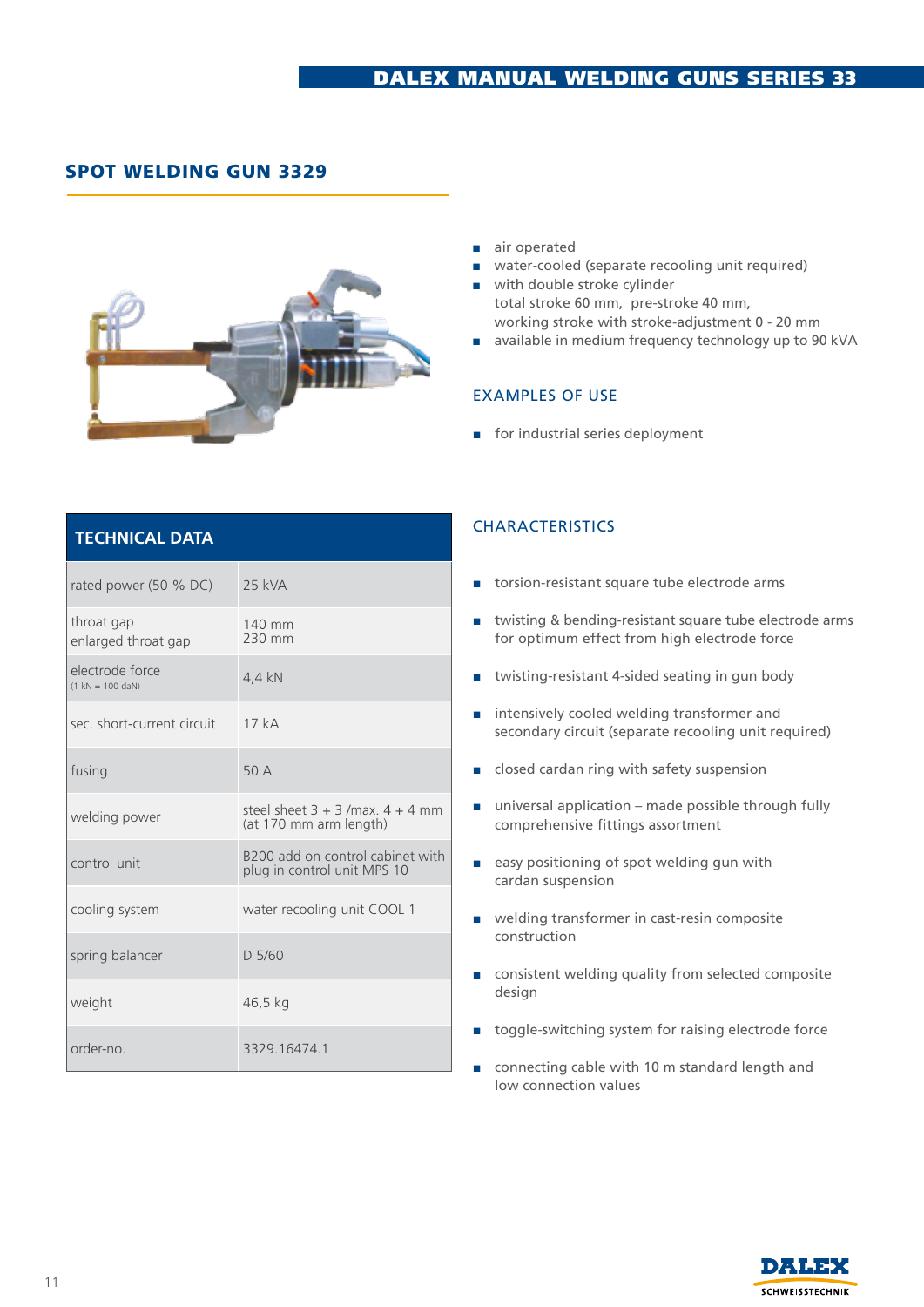# SPOT WELDING GUN 3346-4



- air operated
- water-cooled (separate recooling unit required)
- C-welding gun
- optionally with single stroke cylinder and adjustment stroke 5 - 45 mm or double stroke cylinder, electrode stroke max. 70 mm
- available in medium frequency technology up to 90 kVA

#### EXAMPLES OF USE

■ industrial deployment purposes

| <b>TECHNICAL DATA</b>                                        |                                                                 |  |
|--------------------------------------------------------------|-----------------------------------------------------------------|--|
| rated power (50 % DC)                                        | $22$ kVA                                                        |  |
| throat gap                                                   | 100 mm                                                          |  |
| electrode force<br>$(1 \text{ kN} = 100 \text{ d}a\text{N})$ | 3,6 kN                                                          |  |
| sec. short-current circuit                                   | 17kA                                                            |  |
| fusing                                                       | 36 A                                                            |  |
| welding power                                                | Stahlblech $3 + 3$ /max. $4 + 4$ mm                             |  |
| control unitt                                                | B200 add on control cabinet with<br>plug in control unit MPS 10 |  |
| cooling system                                               | water recooling unit COOL 1                                     |  |
| spring balancer                                              | $D$ 5/45                                                        |  |
| weight                                                       | 40,5 kg                                                         |  |
| order-no                                                     | 3346 4.11073.1                                                  |  |

- high spot sequencing via double stroke cylinder and pre-stroke adjustment
- 5/2-way solenoid valve
- torsion-resistant square tube electrode arms
- twisting & bending-resistant square tube electrode arms for optimum effect from high electrode force
- twisting-resistant 4-sided seating in gun body
- intensively cooled welding transformer and secondary circuit (separate recooling unit required)
- closed cardan ring with safety suspension
- universal application made possible through fully comprehensive fittings assortment
- easy positioning of spot welding gun with cardan suspension
- welding transformer in cast-resin composite construction
- consistent welding quality from selected composite design
- toggle-switching system for raising electrode force
- connecting cable with 10 m standard length and low connection values

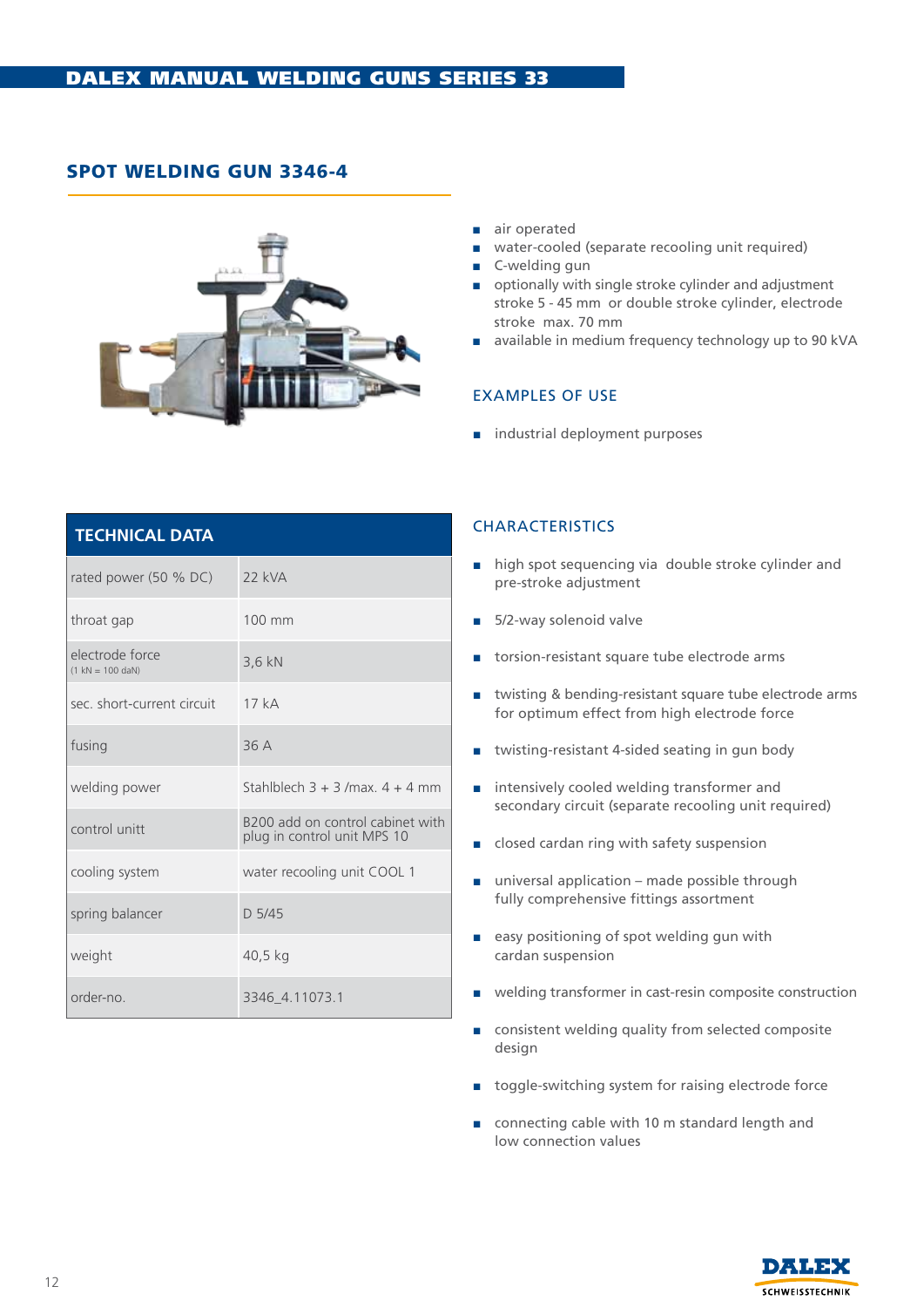# Spot Welding Gun 3349



- air operated
- water-cooled (separate recooling unit required)
- C-welding gun
- optionally with single stroke cylinder and adjustment stroke 5 - 45 mm or double stroke cylinder, electrode stroke max. 70 mm
- available in medium frequency technology up to 90 kVA

#### EXAMPES OF USE

- craft trade sector
- industrial deployment purposes

|  | <b>TECHNICAL DATA</b>                                 |                                                                 |
|--|-------------------------------------------------------|-----------------------------------------------------------------|
|  | rated power (50 % DC)                                 | 35,0 kVA                                                        |
|  | throat gap                                            | 100 mm                                                          |
|  | electrode force<br>$(1 \text{ kN} = 100 \text{ dan})$ | 3,6 kN                                                          |
|  | sec. short-current circuit                            | 13,5 kA                                                         |
|  | fusing                                                | 80 A                                                            |
|  | welding power                                         | steel sheet $3 + 3$ /max $4 + 4$ mm                             |
|  | control unit                                          | B200 add on control cabinet with<br>plug in control unit MPS 10 |
|  | cooling system                                        | water recooling unit COOL 1                                     |
|  | spring balancer                                       | D 5/75                                                          |
|  | weight                                                | 59 kg                                                           |
|  | order-no.                                             | 3349.16480.1                                                    |

- high spot sequencing via double stroke cylinder and pre-stroke adjustment
- 5/2-way solenoid valve
- torsion-resistant square tube electrode arms
- twisting & bending-resistant square tube electrode arms for optimum effect from high electrode force
- universal deployment- made possible through an extensive selection of fittings
- twisting-resistant 4-sided seating in gun body
- intensively cooled welding transformer and secondary circuit (separate recooling unit required)
- closed cardan ring with safety suspensio
- easy positioning of spot welding gun with cardan suspension
- welding transformer in cast-resin composite construction
- consistent welding quality from selected composite design
- toggle-switching system for raising electrode force
- connecting cable with 10 m standard length and low connection values

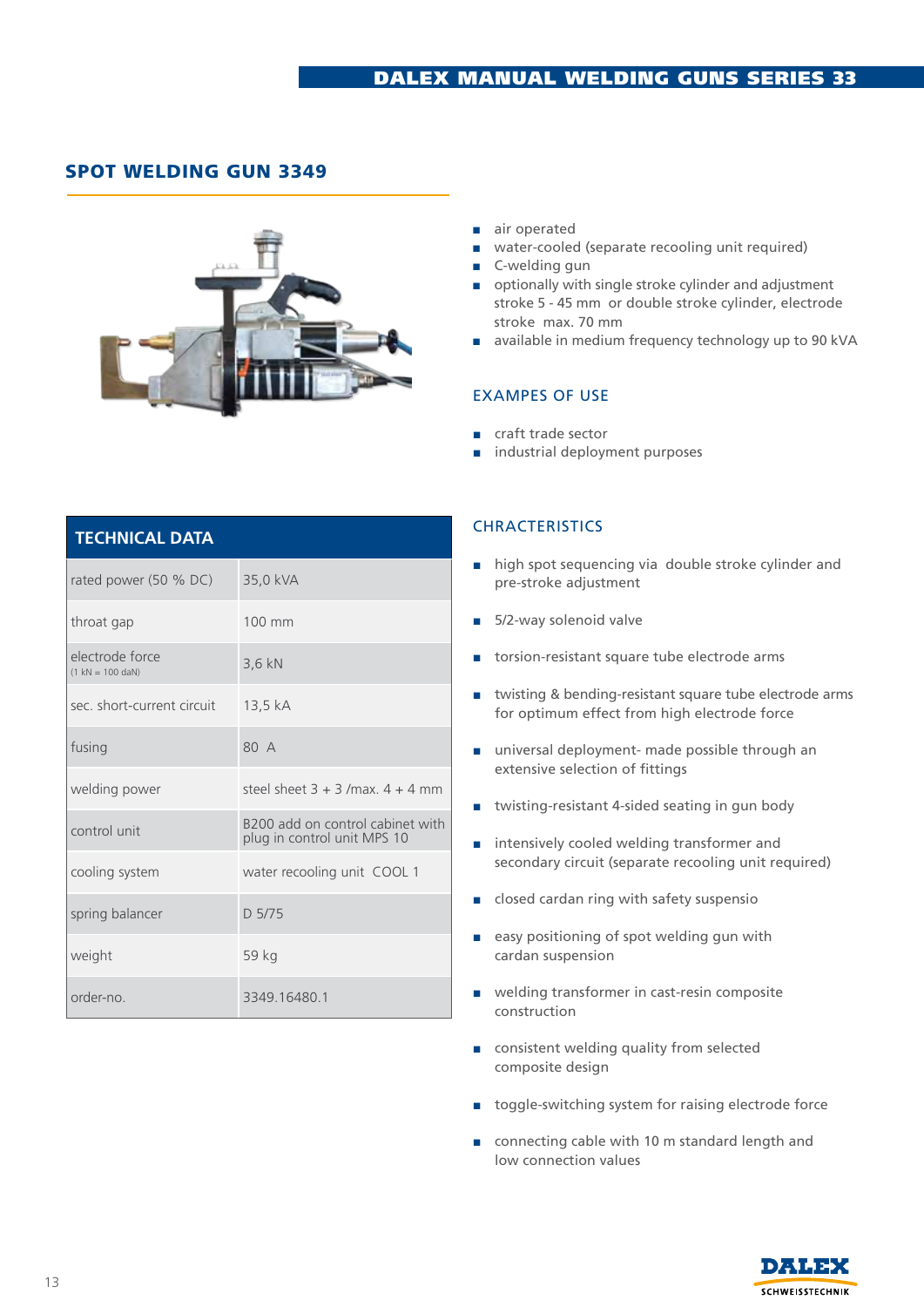# SPOT WELDING GUN 3528-4



- air operated
- water-cooled (separate recooling unit required)
- with double stroke cylinder total stroke 62 mm, pre-stroke 40 mm working stroke with stroke adjustment 0 - 22 mm
- available in medium frequency techology up to 90 kVA

#### EXAMPLES OF USE

- industrial deployment purposes
- for highest demands
- also for non-ferrous metals

| <b>TECHNICAL DATA</b>                 |                                                                 |
|---------------------------------------|-----------------------------------------------------------------|
| rated power (50 % DC)                 | 63 kVA                                                          |
| throat gap                            | 170 mm                                                          |
| electrode force<br>$(1 kN = 100 dAN)$ | 7,3 kN                                                          |
| sec. short-current circuit            | $-31kA$                                                         |
| fusing                                | 100 A                                                           |
| welding power                         | steel sheet $5 + 5/$<br>$max 6 + 6 mm$                          |
| control unit                          | B200 add on control cabinet with<br>plug in control unit MPS 10 |
| cooling system                        | water recooling unit COOL 2                                     |
| spring balancer                       | depending on throat gap of<br>armatures                         |
| weight                                | 98 kg                                                           |
| order-no.                             | 3528 4.11077.1                                                  |

- high spot sequencing via low air consumption
- torsion-resistant square tube electrode arms
- twisting & bending-resistant square tube electrode arms or optimum effect from high electrode force
- twisting-resistant 4-sided seating in gun body
- intensively cooled welding transformer and secondary circuit (separate recooling unit required)
- closed cardan ring with safety suspension
- universal application made possible through fully comprehensive fittings assortment
- easy positioning of spot welding gun with cardan suspension
- welding transformer in cast resin composite design with laminated steel core
- Consistent welding quality from selected composite design
- toggle-switching system for raising electrode force
- connecting cable with 10 m standard length and low connection values

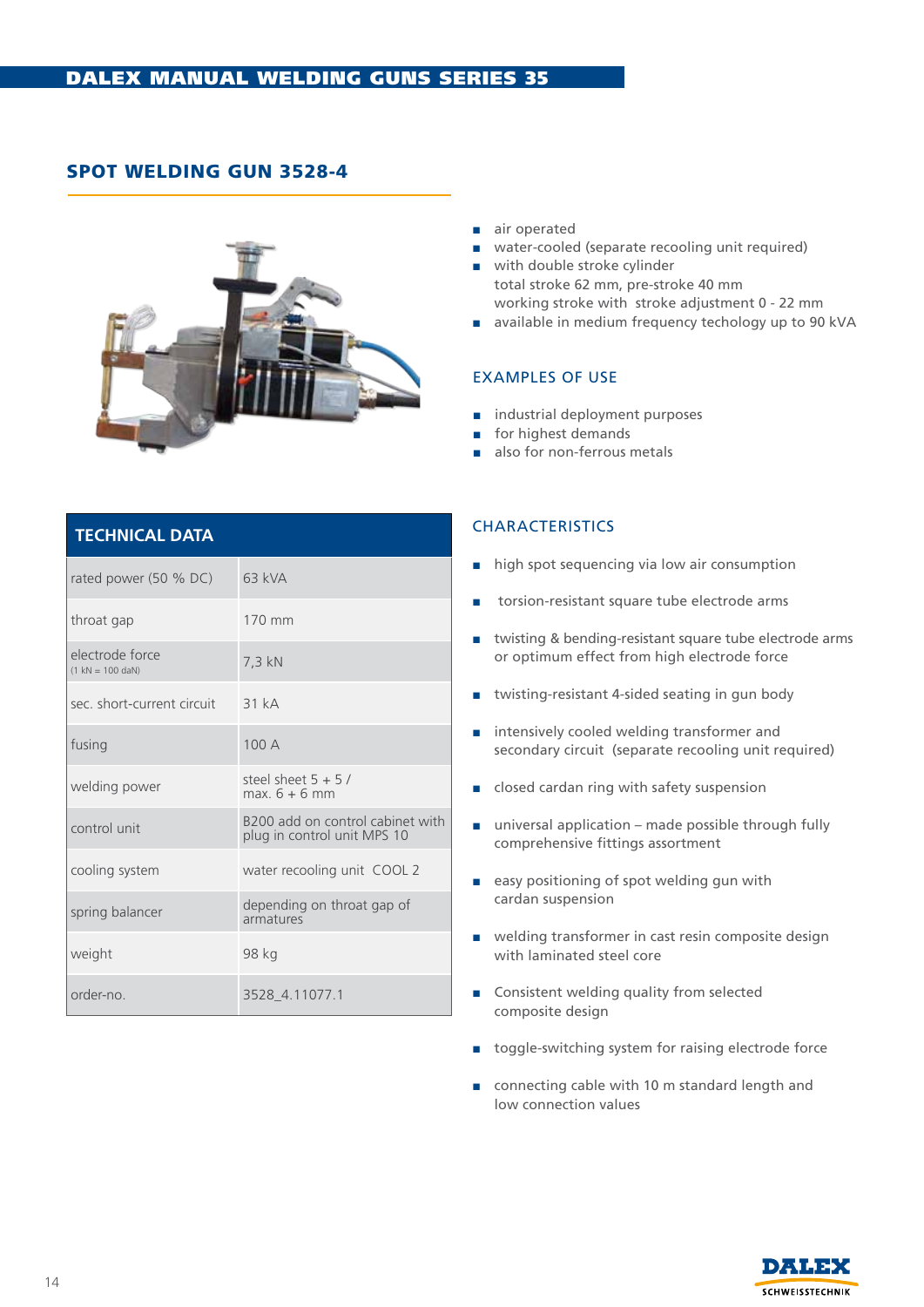# DAlex MODIfIED SPOT WELDING GUNS

# MODIFIED SPOT WELDING GUNS

DALEX develops and manufactures optimally tailored spotwelding-solutions for your special welding tasks and individual components.



**DESCRIPTION** 

Gun with special welding arm for welding of reinforcing cages



**DESCRIPTION** 

Gun with special welding arm adapted to a complex component geometry



**DESCRIPTION** 

Gun with long arm fitting for welding steel doors & garage doors



**DESCRIPTION** 

Gun with special arm fitting for touch-down & bracing on a flat surface